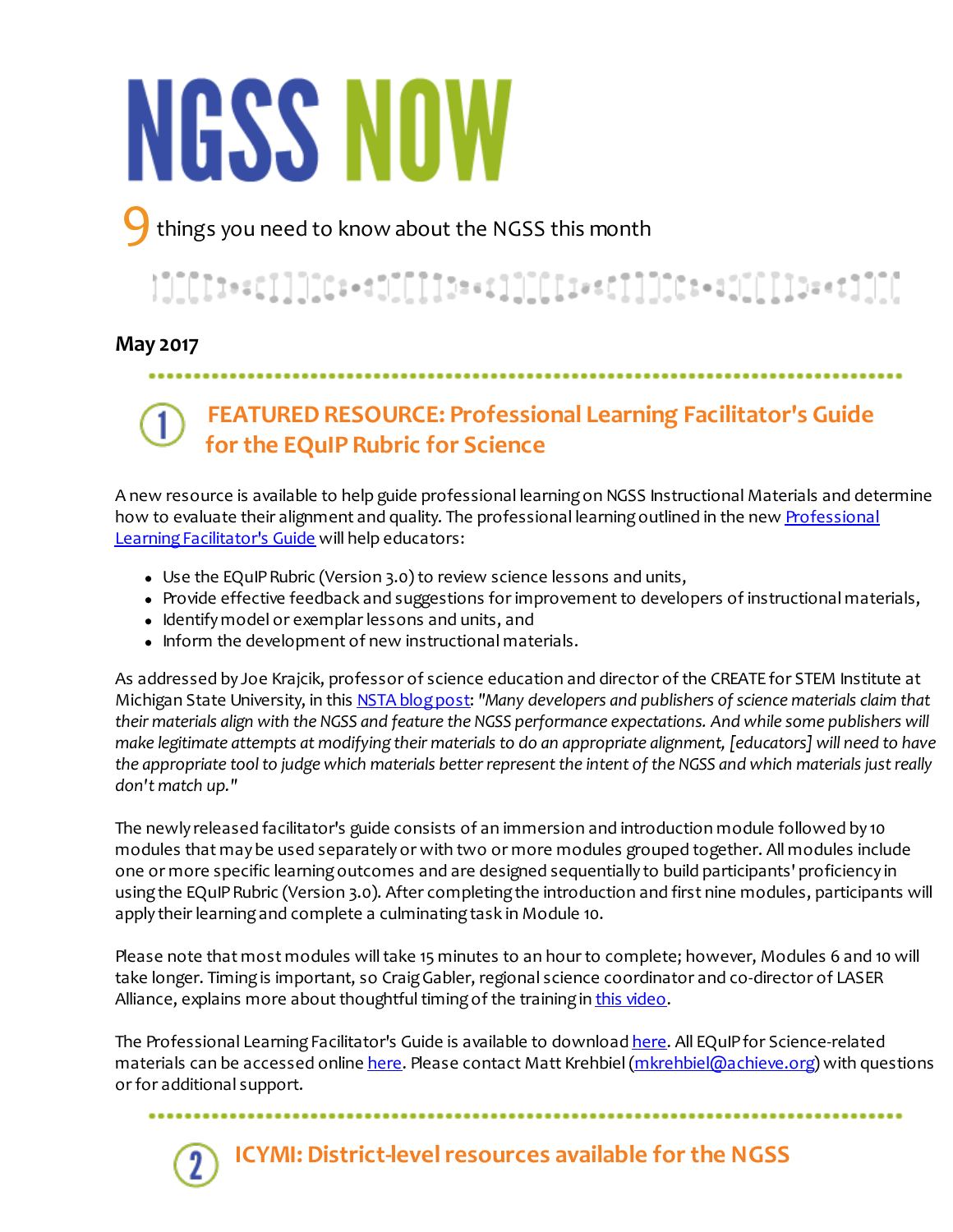For most teachers, schools, and districts, the NGSS represent a major change from current practice and the steps required for a successful transition will depend on local context, existing resources, and current and potential capacity. Thanks to generous support from the [S.D. Bechtel, Jr. Foundation,](http://sdbjrfoundation.org/the-foundation/) Achieve has designed resources to help school and district leaders effectively manage their transition to the NGSS.

These resources are intended to showcase a variety of approaches that educators can take when, for example, developing district-level implementation plans, informing decisions on how to monitor progress and measure success, creating professional learning pathways, and/or designing NGSS-aligned instructional materials. Districts should always consider what aspects of these approaches make sense for their context, and Achieve wants to know how these resources work with your specific experiences.

Educators and district leaders are encouraged to share feedback with [ngssdistricts@achieve.org](mailto:ngssdistricts@achieve.org) about their experiences and which parts of these resources are most helpful. Based upon those recommendations, Achieve hopes to provide better support and resources to meet the local needs and demands of school districts.

To download the currently available district-level resources, [click here](https://www.nextgenscience.org/districtresources).

# **Featured Standards**

This issue of NGSS Now features an example of how certain PEs\* could be bundled in order to develop an instructional unit that engages students in science phenomena.

**[4-LS1-1](https://nextgenscience.org/dci-arrangement/4-ls1-molecules-organisms-structures-and-processes):** Construct an argument that plants and animals have internal and external structures that function to support survival, growth, behavior, and reproduction.

**[4-LS1-2](https://www.nextgenscience.org/pe/4-ls1-2-molecules-organisms-structures-and-processes):** Use a model to describe that animals receive different types of information through senses, process the information in their brain, and respond to information in different ways.

*Teachers Note: For this bundle, it could be helpful to remind students of their 3rd grade instruction related to [3-LS2-1](https://nextgenscience.org/sites/default/files/evidence_statement/black_white/3-LS2-1 Evidence Statements June 2015 asterisks.pdf).*

===================================

*For a more in-depth look at these NGSS PEs and to search for others, read [this](http://www.nextgenscience.org/search-standards).* 

*Need more context?* 

*[See where these ideas are introduced in A](https://www.nap.edu/catalog/13165/a-framework-for-k-12-science-education-practices-crosscutting-concepts) Framework for K-12 Science Education (pages [143](https://www.nap.edu/read/13165/chapter/10#143) and [145](https://www.nap.edu/read/13165/chapter/10#145)).* 



### **Science Phenomenon**

This phenomenon offers teachers a potential way to connect our "Featured Standards" (see #3) to a real-world phenomenon:

*After camping in the wilderness of Greenland, photographer [Stefan Forster](http://www.stefanforster.com/photography/en/content/best-0#/image/5566) finally came upon the prize he'd been searching for - a herd of Musk oxen. As he approached the shy creatures to get a clearer image, the adult oxen suddenly sprang into action; forming a semicircle around the calves.*



Below are some high-level lines of student inquiry that could help students facilitate their understanding of DCIs related to the featured science phenomenon:

• How did the oxen know that there was sudden movement? What senses detected the movement? How did information from the eyes result in a change in movement of the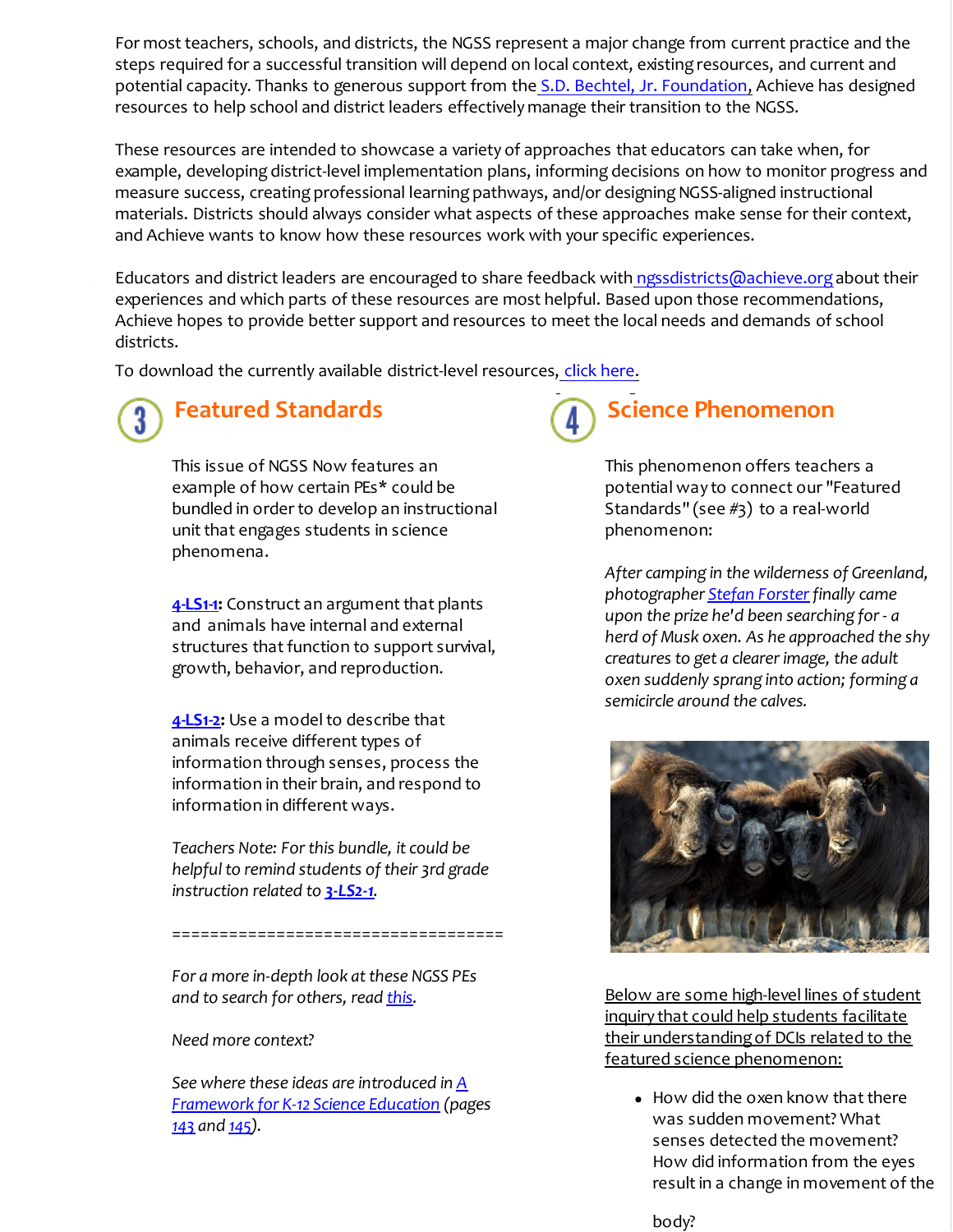

Why might the musk oxen protect their young by building a wall with their heads facing out? What features help protect the oxen?

body and the second second second second second second second second second second second second second second

## **Engaging the Community with Family Engineering Nights (Blog Post)**

*By Liza Rickey Teaching Channel April 10, 2017*

If you're like me, involvement with families consists of newsletters, emails, volunteering in the classroom, attending performances or academic celebrations, and conferences. As I started analyzing and reviewing how I was engaging families in the new science standards, i quickly realized this was purely a one-way system. Families were merely an audience for whatever I deemed relevant.

As I researched more about the traditional family involvement paradigm I'd been adhering to for so long, I realized I was missing an important and critical opportunity to have families as partners. So I started unpacking my beliefs and biases about families, and I thought about ways I could reframe and reshape what I've been doing. I was ready to move beyond the status quo and start pushing my practices to move out of my comfort zone! Here's how we did it - and you can do it too! [Read more.](https://www.teachingchannel.org/blog/2017/04/10/family-engineering-nights/)

 $\bar{\alpha}$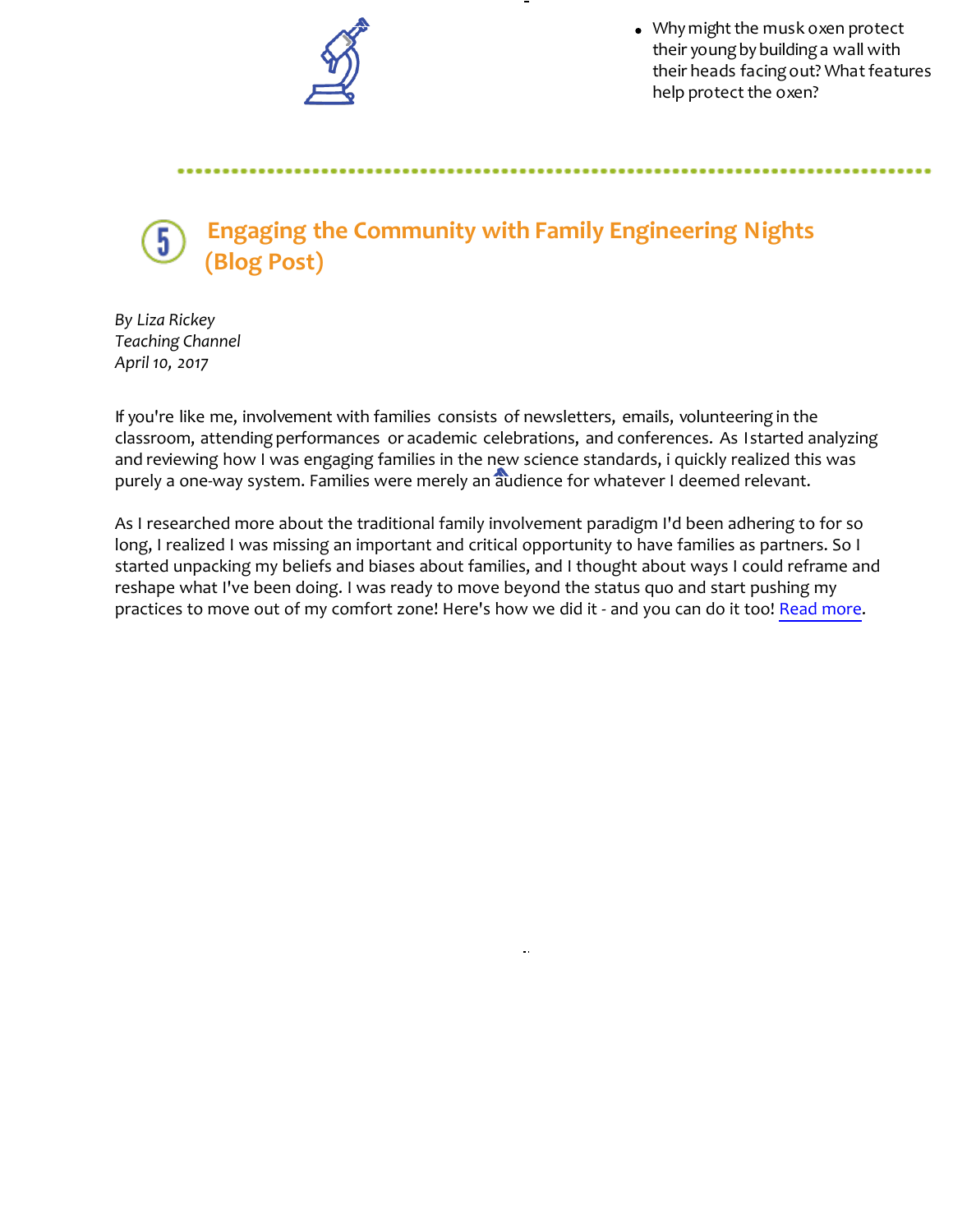## **Op-Ed: New Hampshire Teachers Advocate for Evidence-based Science**

*By Michelle Mitnitsky and Daniel E. Reidy Concord Monitor April 27, 2017*

The New Hampshire Science Teachers Association strongly supports the New Hampshire Board of Education's decision in 2016 to adopt the Next Generation Science Standards as the New Hampshire College and Career Ready Science Standards and urges our policy makers to stay the course.

NHSTA teachers worked for years learning about, reviewing, suggesting changes and advancing instruction with the NGSS. After an exhaustive review process, most districts in our state were already witnessing how the NGSS minimum standards raise the bar for science education across the grade levels.

Public education supports our democracy, where informed citizens make decisions that benefit our country. Science teachers strive to equip our students with the skills to make knowledgeable decisions based on evidence. Our instructional strategies are focused on engaging students in problem-solving using current knowledge and theories, thus empowering them to make good choices. [Read more](http://www.concordmonitor.com/Evidence-based-science-is-key-to-an-informed-citizenry-9514848).

## **Grad Requirements: From Know Science, To Do Science, To Automate Science**

*By Tom Vander Ark Education Week May 1, 2017*

The Teton Science Schools use the NGSS as a guide for their school network, the graduate program and its science field education courses. "We have a strong emphasis on science and engineering practices through our place-based education core of inquiry and design thinking," said Nate McClennon, VP of Education and Innovation. "We preach often that science is a verb (action) rather than a noun (collection of facts). Too many students leave science classes with a belief that science is only a set of facts to be memorized."

At Teton Valley Community School, the middle school is competency based and project driven. NGSS guides the competencies, which then are addressed during the projects. "All of our graduate students are taught to use the inquiry process (scientific method) and design thinking as a teaching approach for place-based education," said McClennon. This framework is beginning to be systematically applied to all their programs across all levels. [Read more](http://blogs.edweek.org/edweek/on_innovation/2017/05/grad_requirements_from_know_science_to_do_science_to_automate_science.html).